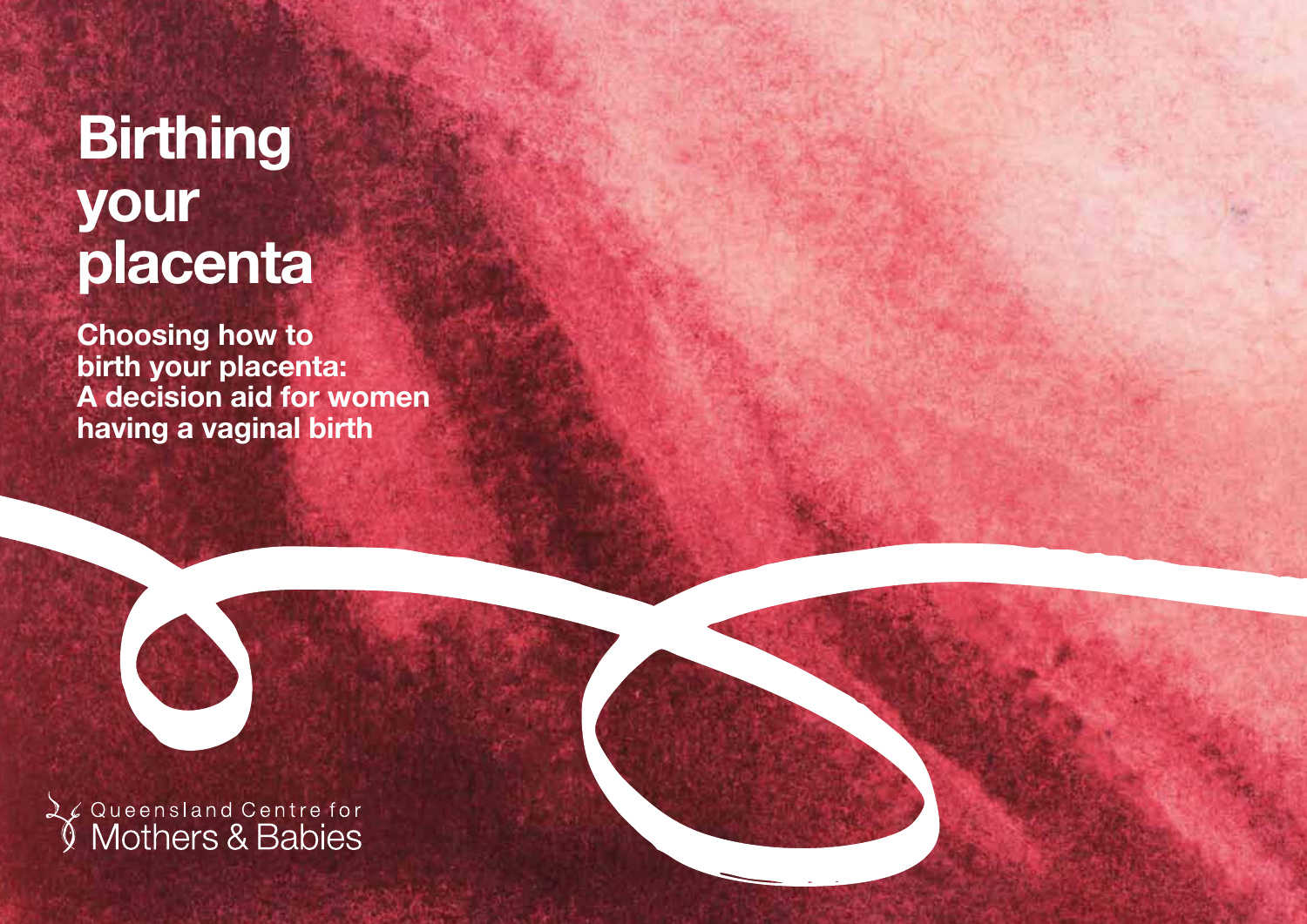If you have any concerns about yourself or your baby/babies and want to talk to someone, please call:

» your family doctor

» 13 HEALTH telephone line (13 432 584)

- » Lifeline counselling service (131 114)
- » Stillbirth and Neonatal Death Support (SANDS) helpline (1800 228 655)
- » Pregnancy, Birth & Baby Helpline (1800 882 436)

The research and development of this decision aid was conducted by Aimée Dane, a health psychology researcher at the Queensland Centre for Mothers & Babies. The Centre is an independent research centre based at The University of Queensland and funded by Queensland Health. The Centre does not stand to gain or lose anything by the choices you make after reading this decision aid. This decision aid has been developed to be consistent with International Patient Decision Aid Standards criteria for quality decision aids whereever possible.

This decision aid is not meant to give you medical advice or recommend a course of treatment and you should not rely on it to provide you with a recommended course of treatment. It is not intended and should not be used to replace the advice or care provided by your midwife, your doctor and/or your obstetrician. You should consult and discuss your treatment options with your midwife, your doctor and/ or your obstetrician before making any treatment decisions.

The University of Queensland, its employees and affiliates have made reasonable efforts to ensure the content provided is up to date and accurate. However, it does not guarantee and accepts no liability or responsibility for the accuracy, currency or completeness of the information contained in this decision aid. To the extent permitted by law, The University of Queensland its employees and affiliates exclude all liability including negligence for any injury, loss or damage caused by or arising out of any reliance on the content contained in this decision aid.

Unless otherwise indicated, the content of this decision aid is the property of The University of Queensland. All content is protected by Australian copyright law and, by virtue of international treaties, equivalent copyright laws in other countries. No material contained within this decision aid may be reproduced or copied in any way without the prior written permission of The University of Queensland.

Last updated: November 2012

©2012 The University of Queensland, Brisbane Australia. ABN 63942912 684, CRICOS provider No. 00025B

### What do the symbols mean?

The information in this decision aid has come from the best scientific studies available to us. Numbers in brackets [1] indicate a reference to a study that is listed at the back of the decsion aid.

We use this symbol when there is something you might like to ask your care provider about.

### What is this decision aid about?

This decision aid has been written to support women who have a vaginal birth to know what to expect and to have a say in making decisions about the third stage of labour. The third stage of labour (or just the third stage) is the time from when a woman births her baby to when she births her placenta (or the afterbirth).

This decision aid provides information about two options:

- 1. Choose to have a physiological third stage of labour
- 2. Choose to have an actively managed third stage of labour

This decision aid will answer the following questions:

- » What is the placenta and what is third stage of labour?
- » How can I be cared for during the third stage?
	- » What happens if I choose a physiological third stage?
	- » What happens if I choose an actively managed third stage?
- » How might cord clamping and cutting affect my baby?
- » What happens if my placenta doesn't birth?
- Will I always be able to choose?
- » How might I choose between physiological third stage and actively managed third stage?
- » What are the differences between having a physiological third stage and having an actively managed third stage?
- » How can I make the decision that's best for me?
- » How can I ask questions to get more information?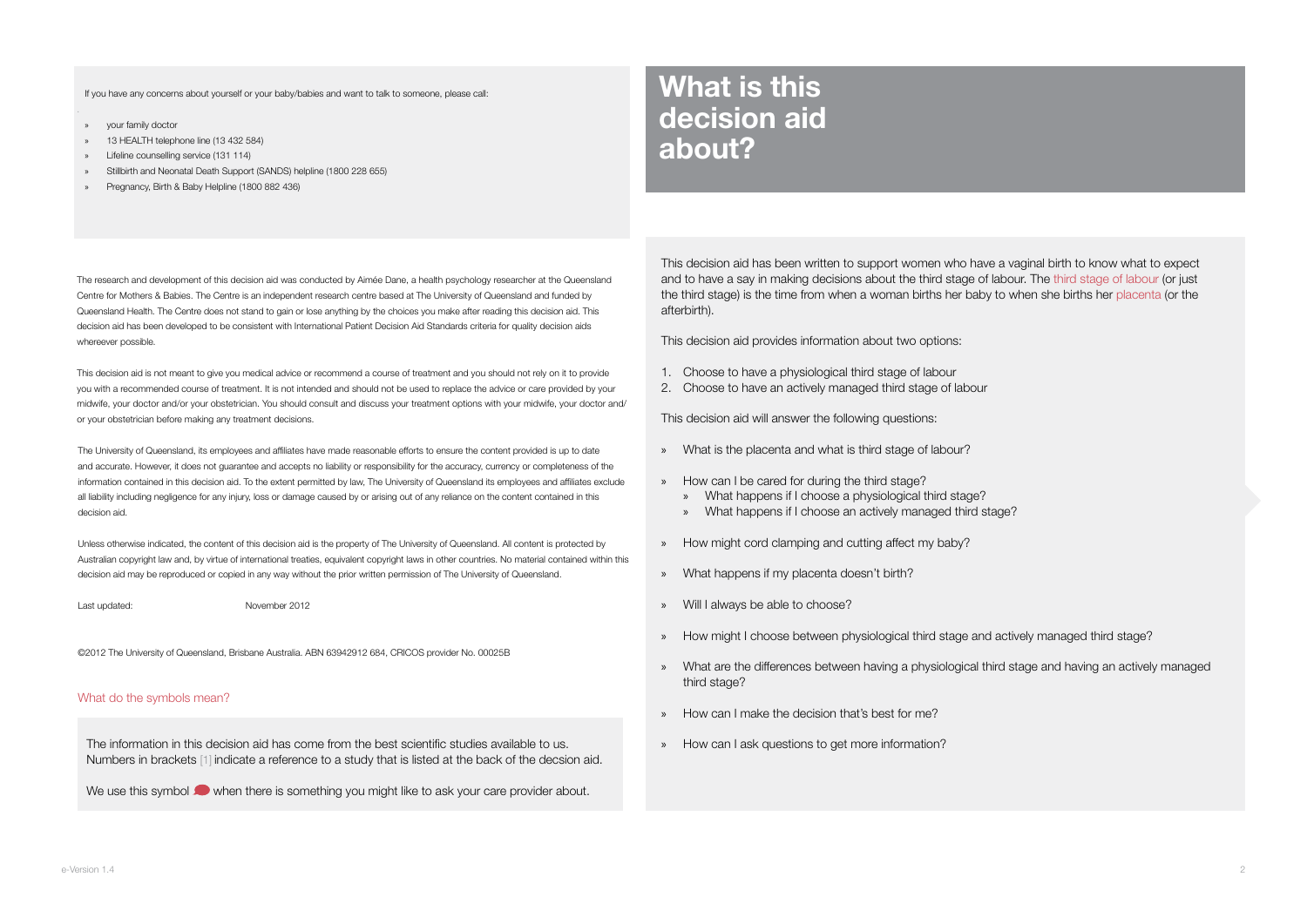### What is the placenta and what is the third stage of labour?

The third stage of labour (or just 'the third stage') is the time from when a woman births her baby to when she births her placenta. The placenta is an organ that connects to the wall of a pregnant woman's uterus (womb). The baby is connected to the placenta by the umbilical cord. The umbilical cord allows nutrients (eg vitamins and minerals) and oxygen from the woman to travel to her baby.

After a woman births her baby, she also births her placenta. The contractions (tightening of the uterus) a woman has during her labour and birth continue after her baby is born and help her birth the placenta. These contractions also help to stop any bleeding from the uterus that a woman may have. The length of the third stage is different for every woman. For some this stage can last for less than 30 minutes, for others it can last over an hour [2].

When your baby is born, he or she will still be attached to the placenta by the umbilical cord. For some women, their baby's umbilical cord will be clamped and cut. The umbilical cord is clamped and cut to separate the baby from the placenta. Some women choose not to clamp or cut the umbilical cord and wait for the cord and placenta to detach a few days after the birth. This is called a lotus birth.

It is normal for a woman to have bleeding from her uterus during the third stage. Sometimes, a woman has a postpartum haemorrhage (or PPH). A postpartum haemorrhage is when a woman has more bleeding than usual. A postpartum haemorrhage usually happens if a woman's uterus doesn't contract enough during the third stage. Usually, a postpartum haemorrhage is defined as losing more than 500ml of blood [2]. To give you an idea of how much this is, when you donate blood around 600ml to 750ml is usually taken [3]. When a woman has a postpartum haemorrhage, her care provider will usually offer her drugs to help stop the bleeding.

Some things may make a woman more likely to have a postpartum haemorrhage, such as being pregnant with more than one baby. You might like to ask your care provider about the things that increase a woman's chance of having a postpartum haemorrhage.

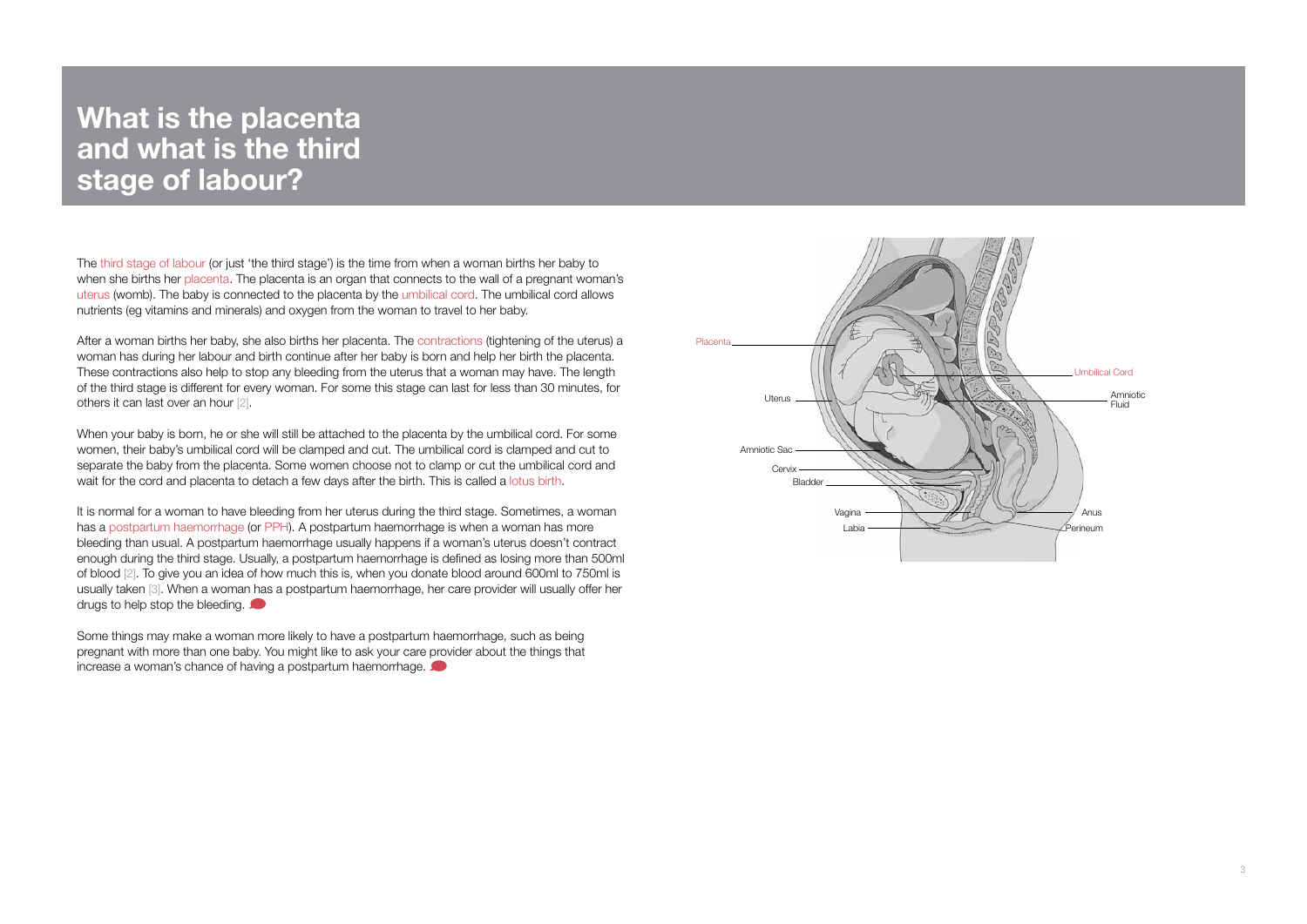How can I be cared for during the third stage?



There are two options for how you can be cared for during the third stage:

### Choose a physiological third stage Option 1

**Option 2** 

Choose an actively managed third stage

Photo courtesy of Deirdrie Cullen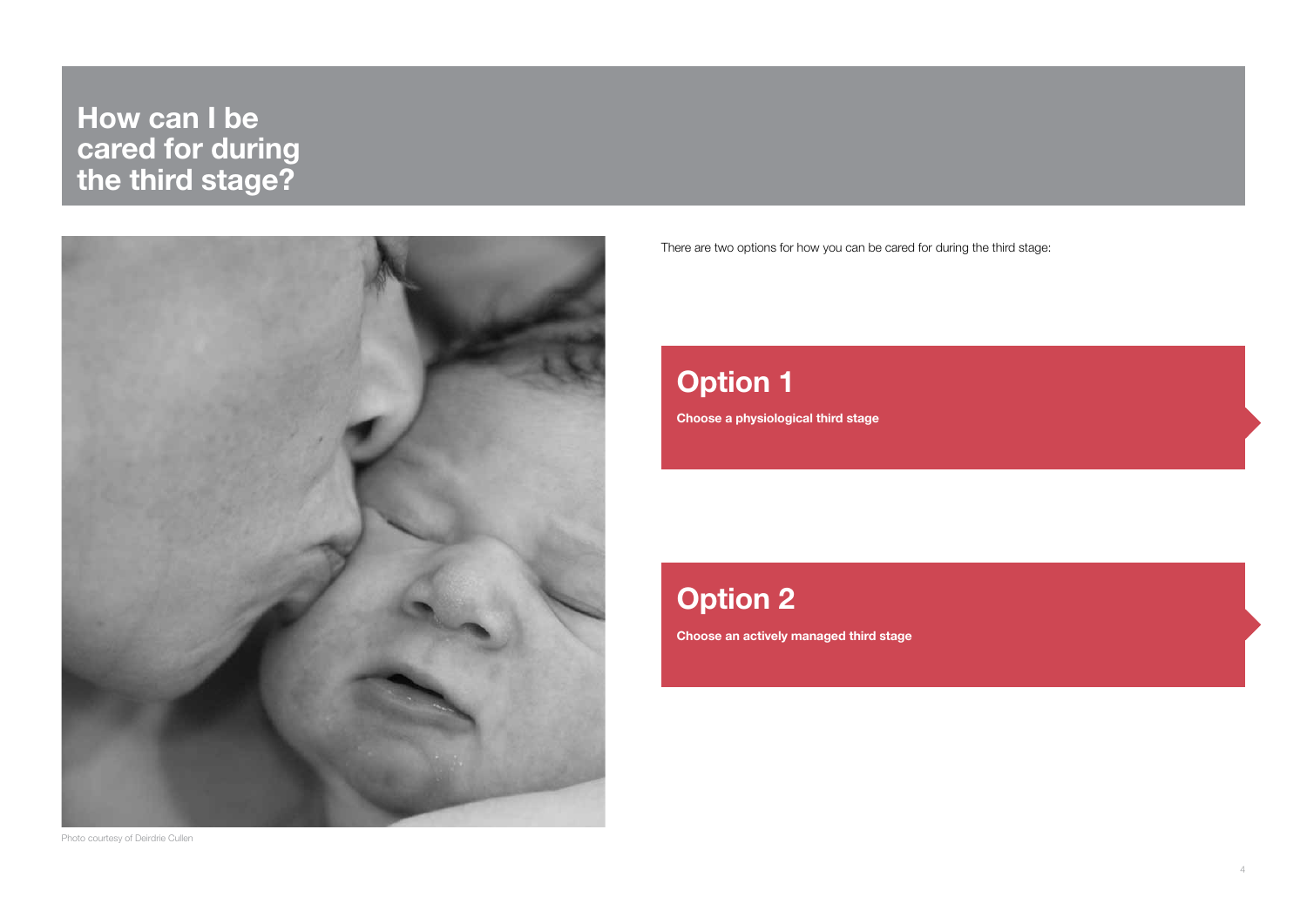#### **Option 1** What happens if I choose a physiological third stage?

A physiological third stage is when a woman relies on her own production of oxytocin (a natural hormone produced during labour and birth) to birth her placenta. Oxytocin makes a woman's uterus continue contracting after her baby is born and helps her placenta separate from her uterus. Oxytocin also helps to stop any bleeding from a woman's uterus and can prevent a postpartum haemorrhage. In a physiological third stage, the woman is not given Syntocinon® (a drug that has been made to copy oxytocin as closely as possible).

In a physiological third stage, you and your care provider wait for the placenta to detach from the inside wall of the uterus and move down the birth canal (the passage from the uterus that leads down through the vagina). While you wait, you might be kneeling or standing, or you might sit on a special stool called a birth stool. Most women hold their baby and/or have skin-to-skin contact (having your baby against your chest, without any clothing in between) and/or put their baby to their breast during the third stage. Studies have shown that skin-to-skin contact and breastfeeding increase the production of oxytocin in a woman's body [4-6]. The production of oxytocin helps the placenta to birth by causing the uterus to contract. If you would like skin-to-skin contact with your baby, you might like to ask your care provider that this happens immediately after birth.

Once the placenta has detached from the uterus and is moving down the birth canal, your care provider might suggest that you try to push the placenta out. After the placenta has been birthed, your care provider will usually check your uterus to see that there are no placental membranes (parts of the placenta) still in your uterus, and that you are not bleeding more than expected.

Some cultures have different ways of birthing the placenta. You might like to talk to your care provider about what options there are for women with special cultural needs.

Sometimes, unexpectedly, you or your baby may need extra medical care during birth or just as the third stage is about to start. For example, a woman may have excessive bleeding or her baby may need help breathing. If you have chosen to have a physiological third stage and an unexpected emergency occurs, your care provider may suggest that you have an actively managed third stage or that you be given Syntocinon® to help your uterus to contract. You might like to discuss these issues with your care provider.

#### What are the best conditions for a physiological third stage?

It has been suggested that the best conditions for a physiological third stage are when [1]:

- a woman feels she is in a safe, calm and supportive environment, and
- » a woman's care provider is experienced and skilled at a physiological third stage, and
- » a woman's labour and birth proceed without drugs, and
- » a woman and her baby are healthy after the second stage of labour (the birth of the baby), and
- a woman has immediate and continued skin-to-skin contact after birth, and
- a woman and her baby are kept warm, and
- a woman's baby starts breastfeeding, and
- » a woman is in an upright position during the birth of her placenta, eg kneeling, standing or sitting on a birth stool, and
- a woman's placenta is birthed with gravity and pushing only, and
- » a woman's uterus is not massaged (this is done by massaging the abdomen), and controlled cord traction is not used (gently pulling down on the umbilical cord to help birth the placenta).

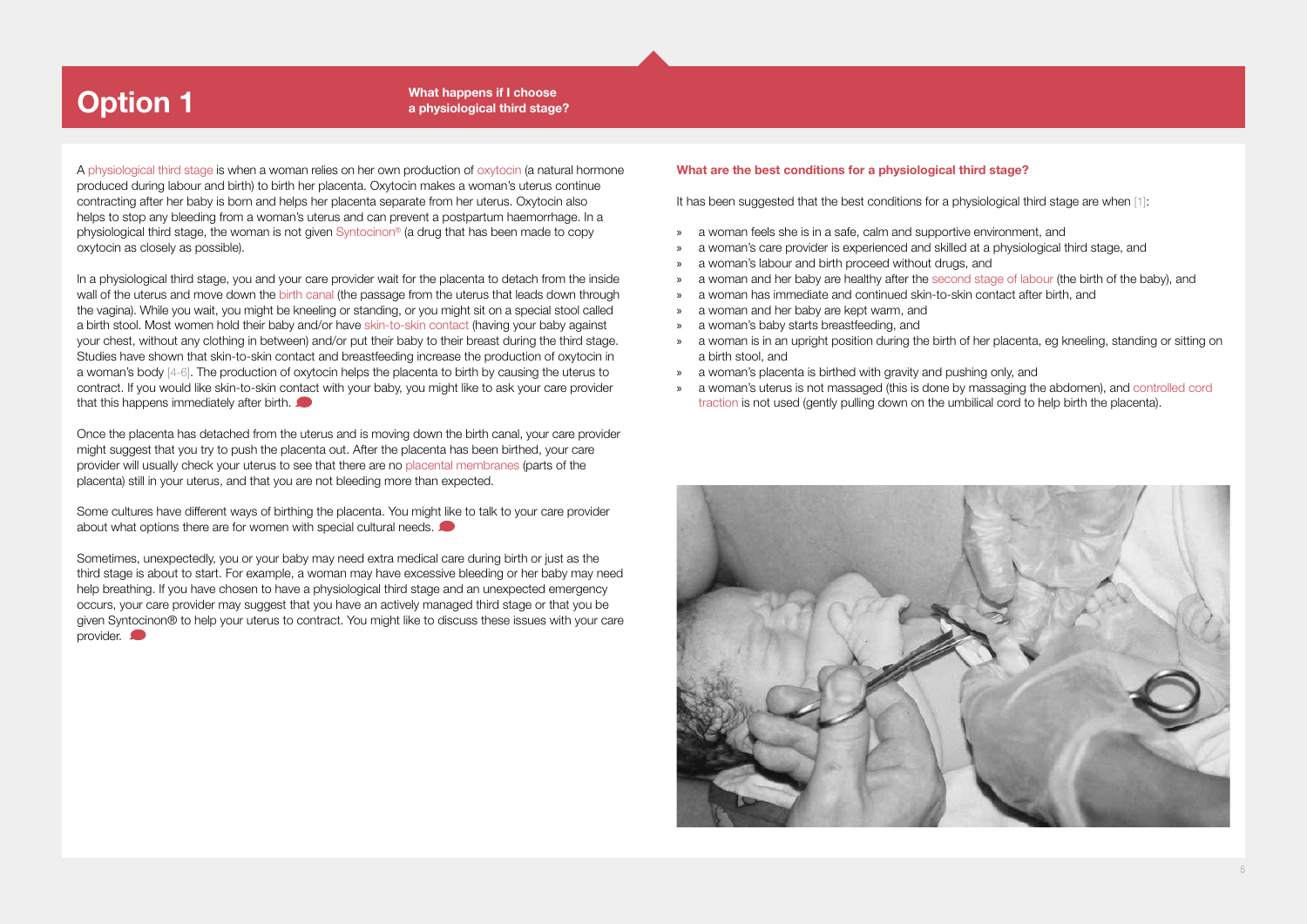Option 2 What happens if I choose an actively Maat happens if I choose an actively managed third stage?

An actively managed third stage is when a woman is given Syntocinon® to help her birth the placenta. Syntocinon® makes the uterus continue contracting after the baby is born. Syntocinon® also helps to stop any bleeding from a woman's uterus and helps prevent a postpartum haemorrhage. Syntometrine® is another drug that is an artificial form of oxytocin. Syntometrine® is slightly different to Syntocinon® and is usually used only if a woman is thought to have a higher chance of a postpartum haemorrhage or if Syntocinon® has not worked.

If you choose an actively managed third stage, your care provider will give you Syntocinon® soon after the birth of your baby. Syntocinon® will usually be given through an intravenous (IV) drip (which is a bag of liquid that enters your body through a needle in your hand or arm) or as an injection into your leg. Syntocinon<sup>®</sup> usually causes a contraction of the uterus within a few minutes.

Some women hold their baby and/or have skin-to-skin contact and/or put their baby to the breast during the third stage. If you would like skin-to-skin contact with your baby, you might like to ask your care provider that this happens immediately after birth.

After your baby's umbilical cord has been clamped and cut, your care provider will do controlled cord traction. Controlled cord traction is when your care provider holds the umbilical cord and gently pulls down on it, while pushing on the uterus with their hand (outside your body). A small amount of bleeding from a woman's uterus at this time is common.

Finally, your care provider will usually help ease the placenta out of your vagina. After this, your care provider will usually massage your uterus by massaging your abdomen, to make sure it has contracted well. Your care provider will usually also check your uterus to see that there are no placental membranes still in your uterus and that you are not bleeding more than expected.

Sometimes, unexpectedly, you or your baby may need extra medical care just as the third stage is about to start. You might like to discuss with your care provider what might happen if an unexpected emergency occurs during the third stage and what your options are if this happens.

Some things, like receiving drugs to start off labour or to manage labour pain, as well as the occurrence of unexpected emergencies, are thought to reduce how much oxytocin a woman naturally produces during and after birth. You might like to ask your care provider about the things that can affect how much natural oxytocin you produce.



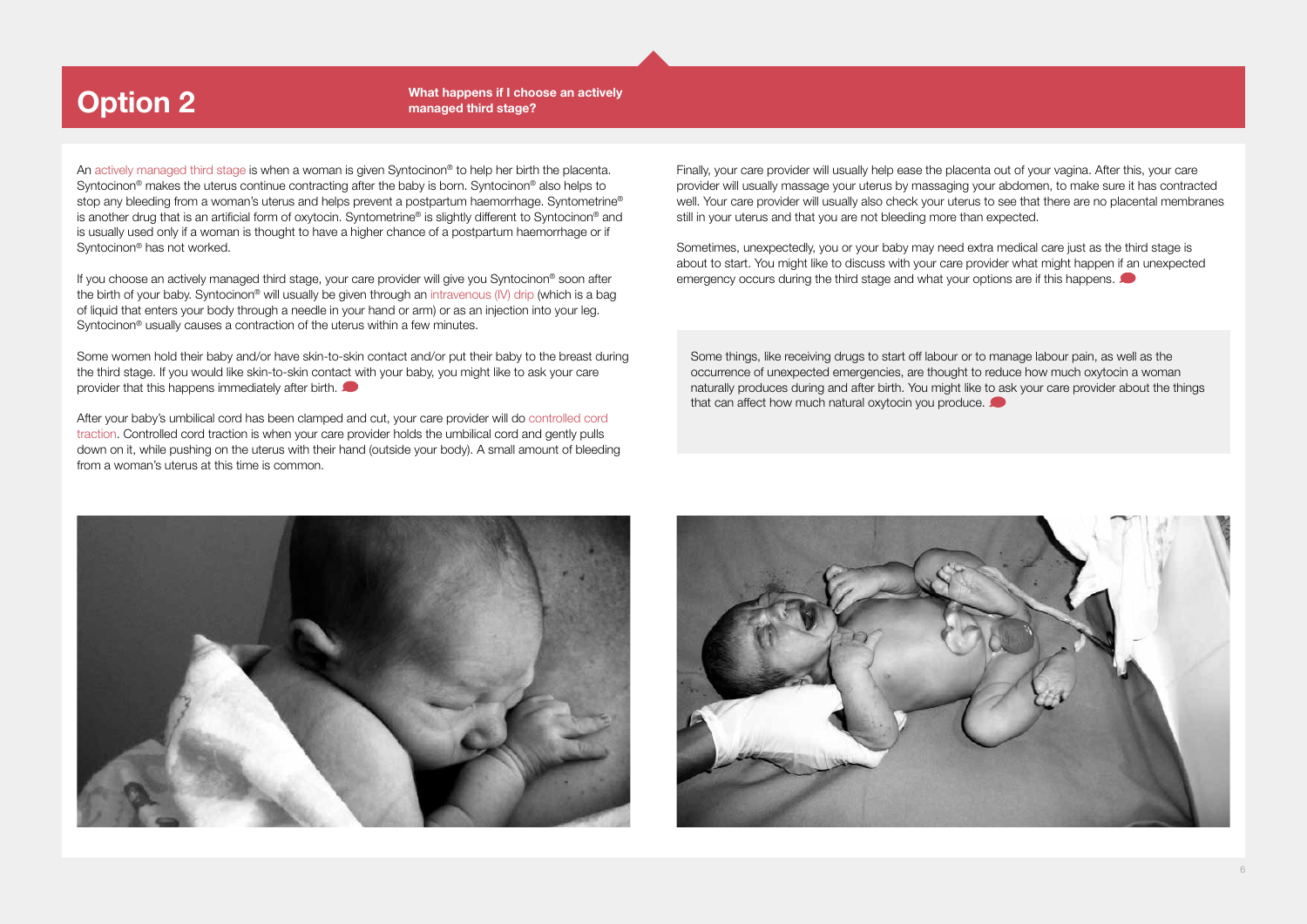### How might cord clamping and cutting affect my baby?

Early or delayed cord clamping describes the time between the birth of the baby and the clamping and cutting of the baby's umbilical cord. Generally, if you choose a physiological third stage your care provider will do delayed cord clamping. Delayed cord clamping is when your baby's umbilical cord is left unclamped for more than one minute or until cord pulsation has ceased. Cord pulsation occurs when the blood is in the placenta is allowed to travel back to the baby. If you choose to have an actively managed stage, you can choose whether your baby has early or delayed cord clamping. Early cord clamping is when the umbilical cord is clamped and cut within one minute of birth.

For more information and support about the decision to have early or delayed cord clamping for an actively managed third stage, please see the decision aid 'Choices about clamping your baby's umbilical cord: A decision aid for women having a vaginal birth.'

### What happens if my placenta doesn't birth?

Sometimes a woman takes longer than usual to birth her placenta. If you haven't birthed your placenta within a certain amount of time, your care provider may offer you Syntocinon®, if you have not already been given it. The amount of time before you are offered Syntocinon® is different for different care providers, so you might like to ask your care provider what they usually do.  $\bullet$  If your placenta is still not birthed after some time, your care provider may offer to remove your placenta manually. Removing the placenta manually is when your care provider uses his or her hand to gently scrape away the placenta from the uterus, through your vagina. Sometimes there are times when the placenta is removed through an incision (cut) in your abdomen. You might like to ask your care provider about why manual removal may be used.



Photo courtesy of Little Posers Photography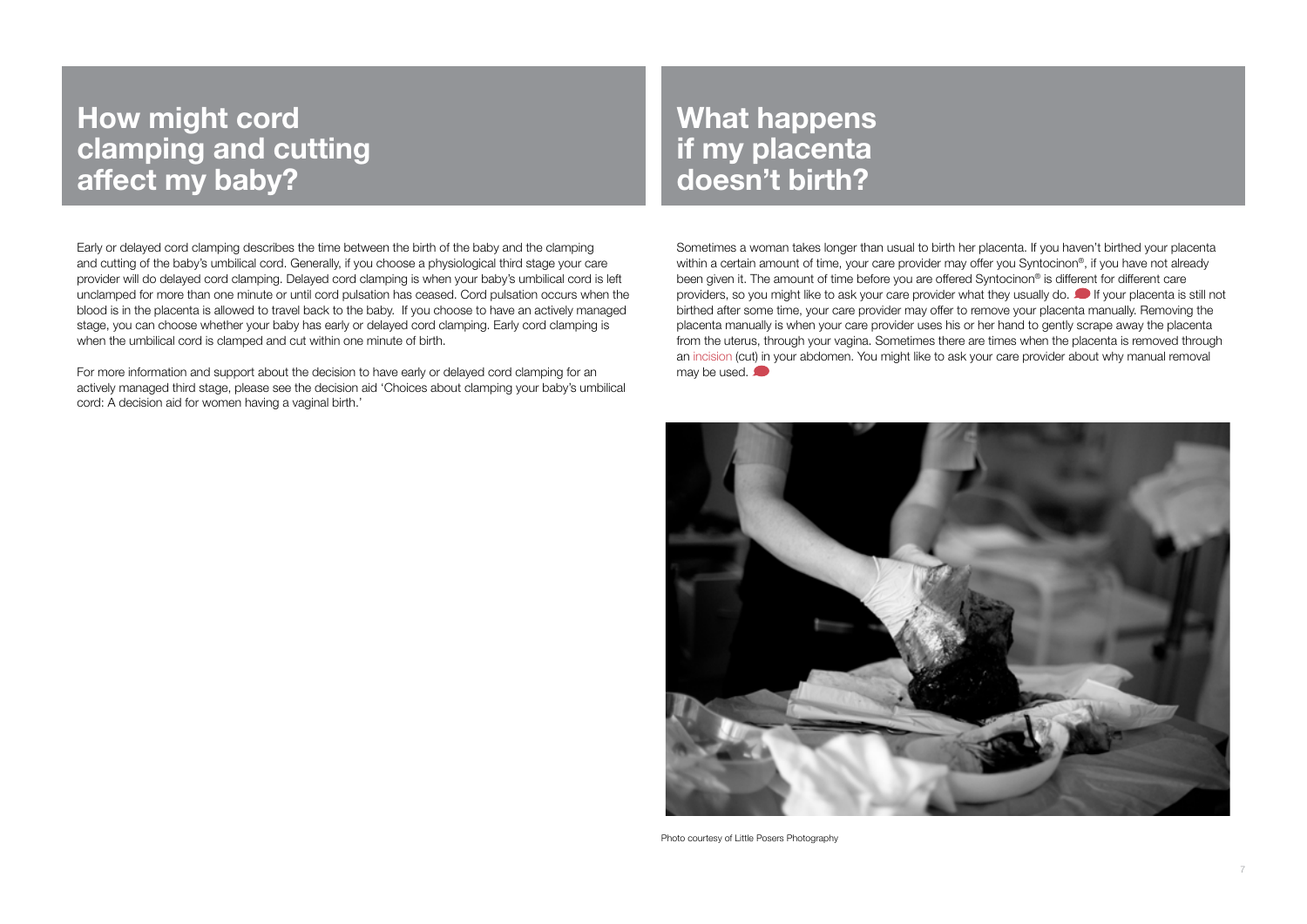### Will I always be able to choose?

Most hospitals in Queensland will do an actively managed third stage unless a physiological third stage is requested. If you plan to have your baby in a hospital, you might like to discuss your preferences for the third stage with your care provider during pregnancy.

Most births at home or in a birth centre will do a physiological third stage unless an actively managed third stage is requested. If you plan to have your baby at home or in a birth centre, you might like to discuss your preferences for the third stage with your care provider.

Different care providers care for women having a physiological or actively managed third stage in different ways. There might also be guidelines at your planned place of birth for how women are cared for if they choose a physiological or actively managed third stage. You might like to ask your care provider about how he or she usually cares for a woman having a physiological or actively managed third stage and if there are guidelines at your planned place of birth.

In some situations, your care provider might suggest one option instead of the other. If this happens, you can ask your care provider about the reasons for their suggestion and make decisions as a team. If one option is suggested by your care provider instead of another, you can choose to follow their suggestion or choose to say no. Some care providers choose not to offer, or are not comfortable offering, all options to women. If you are not offered all options, or the option you prefer, you can ask to have another care provider.



### How might I choose between a physiological and actively managed third stage?

A number of studies have looked at what happens when women have a physiological compared to when women have an actively managed third stage. We have included some of the results of these studies in the next few pages.

#### Will the results of these studies apply to me?

The studies we've included are studies of women who were described as low risk (eg women who were thought to have a low chance of a postpartum haemorrhage). However, every woman's pregnancy is different, so the possible outcomes of each option might be different for you. You might like to talk to your care provider who can give you extra information that is suited to your unique pregnancy.

Some of the studies we talk about are better quality than others. Whenever we talk about the results of a study, we give you some idea of the quality, using the following rating:

- A is given to studies that are high quality. A level studies tell us we can be very confident that  $\overline{A}$ choosing to do something causes something else to happen.  $\overline{A}$  + studies are the very highest quality of studies.
- $\overline{B}$  is given to studies that are medium quality.  $\overline{B}$  level studies can tell us we can be moderately  $\vert$ B confident that choosing to do something causes something else to happen.
	- **C** is given to studies that are low quality. C level studies can tell us when things tend to happen at the same time. But **C** level studies can't tell us that choosing to do something causes something else to happen.

In the next few pages we talk a lot about the chance of different things happening. If you would like help understanding what this means, please visit www.havingababy.org.au/chance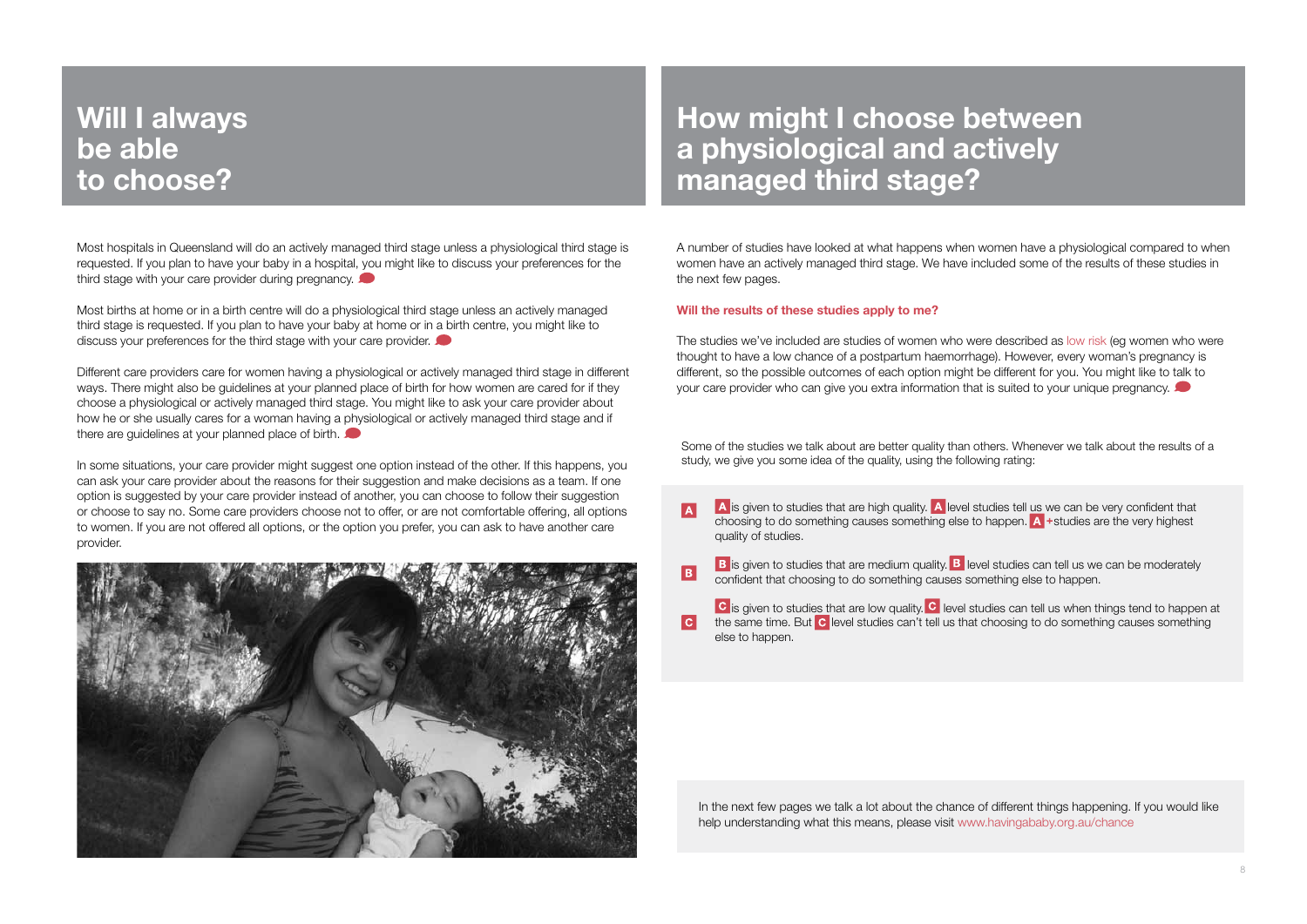What are the differences between having a physiological third stage and having an actively managed third stage?

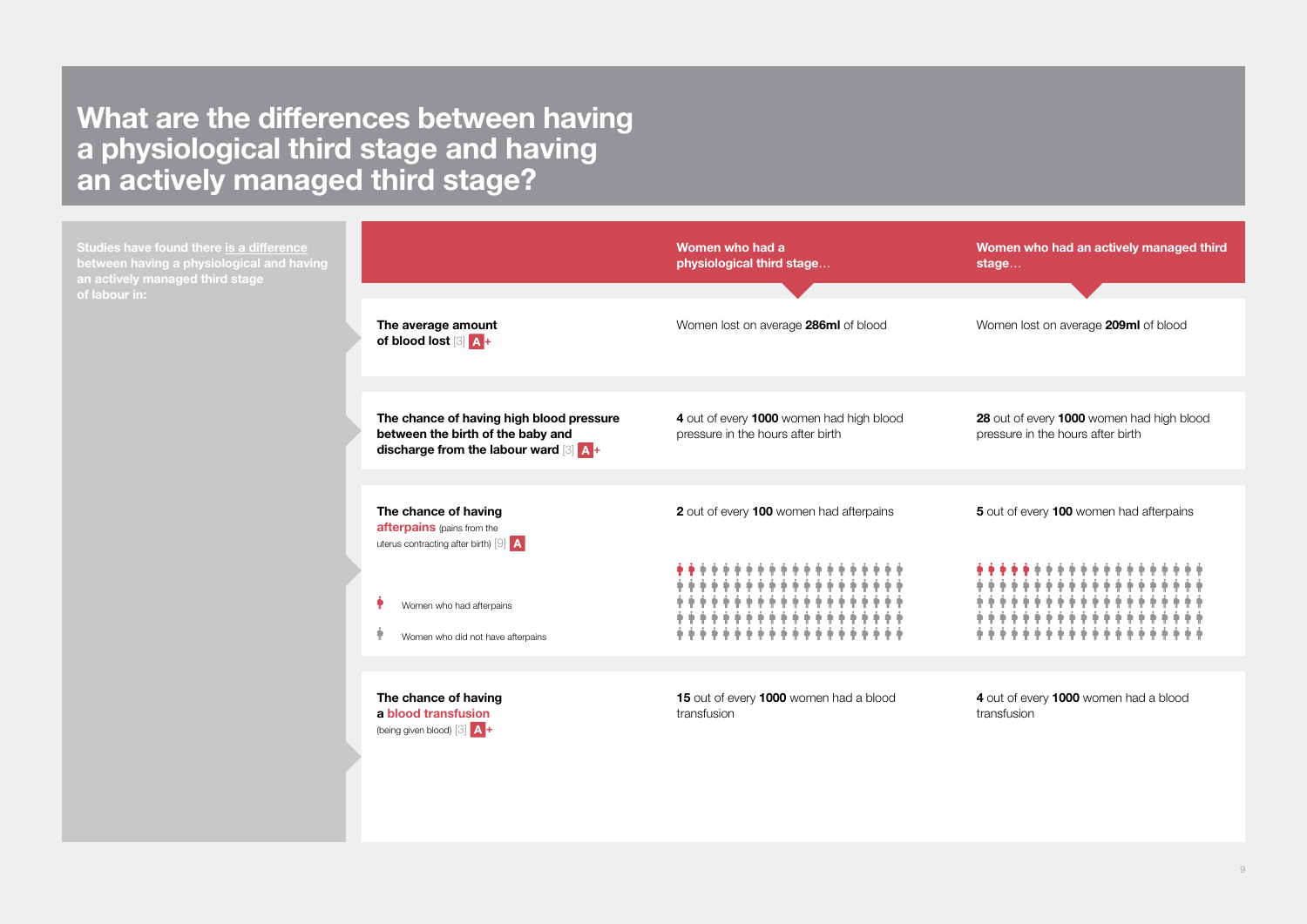What are the differences between having a physiological third stage and having an actively managed third stage? Continued...

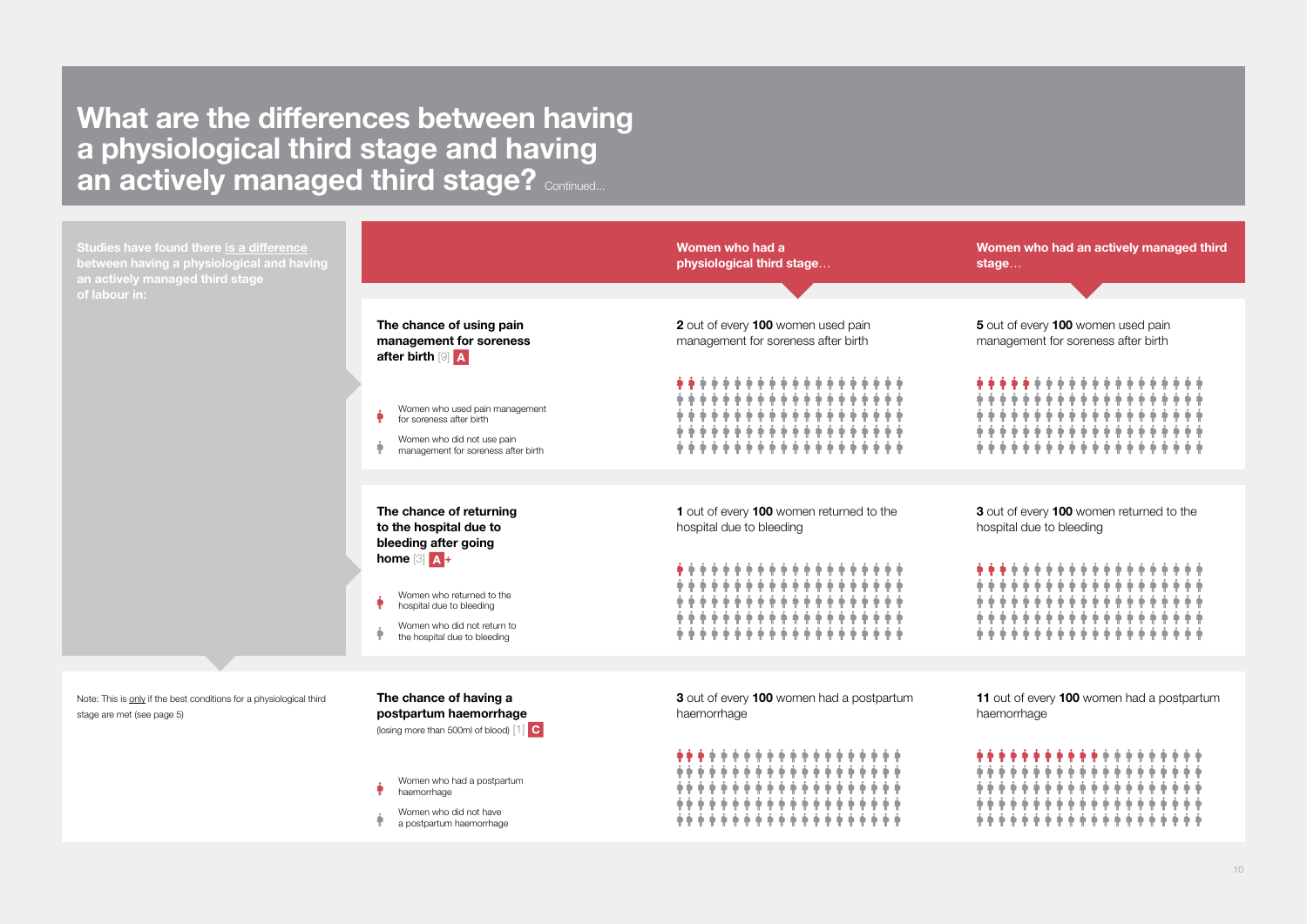### What are the differences between having a physiological third stage and having an actively managed third stage? Continued...

Studies have found no difference between having a physiological and having an actively managed third stage in:

| The length of the third stage of labour [9] A                                                                                                                        |  |  |
|----------------------------------------------------------------------------------------------------------------------------------------------------------------------|--|--|
| The chance of having manual removal of the placenta $\begin{bmatrix}3\end{bmatrix}$ A +                                                                              |  |  |
| The chance of vomiting after birth $[3]$ A +                                                                                                                         |  |  |
| The chance of the baby having jaundice (yellowing of the skin and eyes) that is treated [7] A                                                                        |  |  |
| The chance of the baby going into the Neonatal Intensive Care Unit<br>'NICU' (a unit in the hospital for babies who need a high level of special medical care) [7] A |  |  |
| The chance of having low iron levels within two days of birth $\otimes$ A                                                                                            |  |  |
| The chance of having treatment for vaginal bleeding up to 6 weeks after birth [3]                                                                                    |  |  |
|                                                                                                                                                                      |  |  |

Studies are not clear about whether a physiological and having an actively The chance of having low iron levels immediately after birth  $[3]$  A +

The chance of having a more serious postpartum haemorrhage (losing more than 1000ml of blood)  $\begin{bmatrix} 3 \end{bmatrix}$  **A** +  $\begin{bmatrix} 10 \end{bmatrix}$  **C** 

My Notes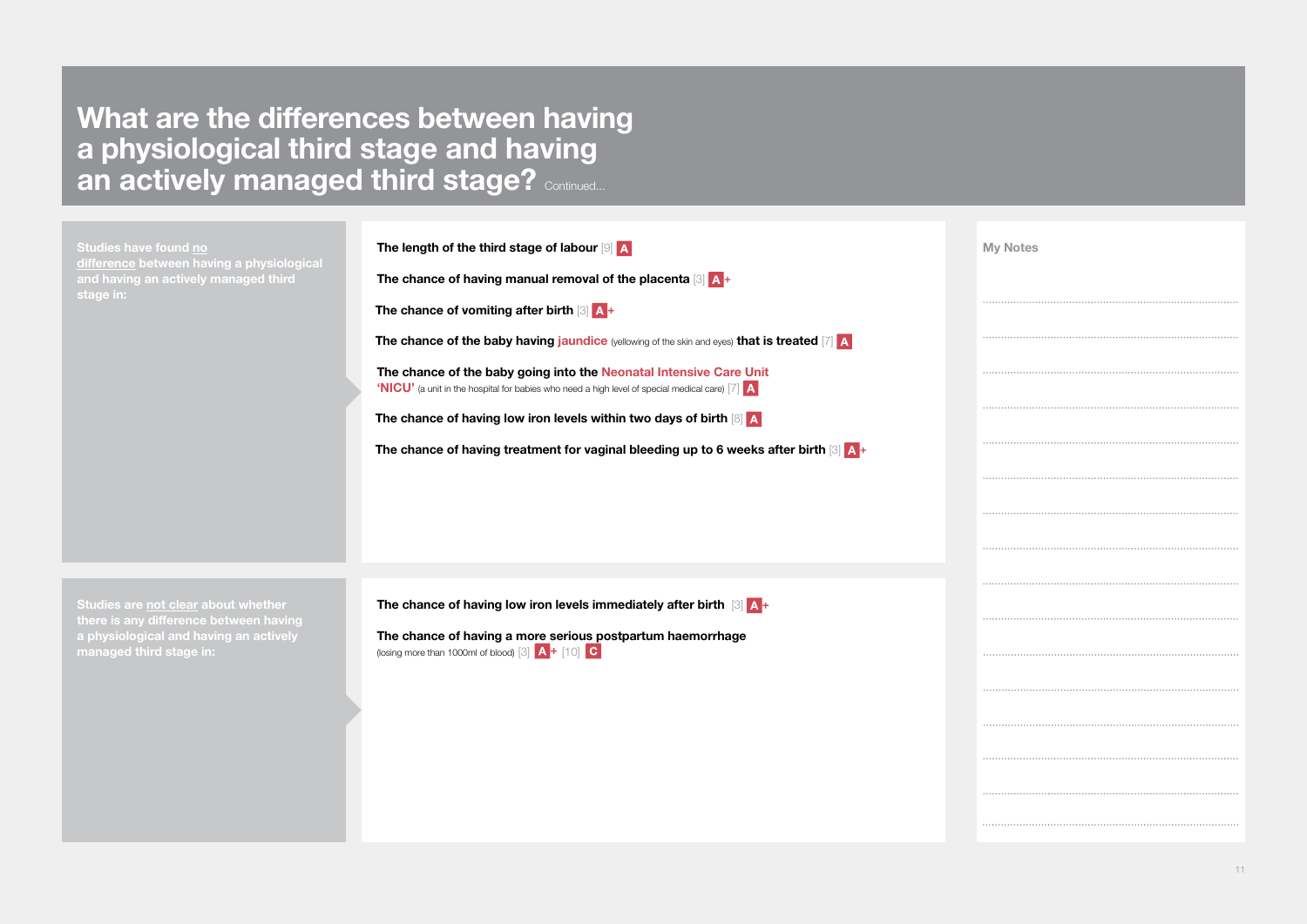### How can I make the decision that's best for me?

At the Queensland Centre for Mothers & Babies, we understand that the right decision for you may not be the right decision for others.

When making decisions about their maternity care, some women prefer to get the information and make decisions by themselves or with their families. Other women like to make decisions as a team with their care providers and some women like their care providers to make decisions for them. This decision is yours to make. You might change your mind about previous decisions if you get more information, if your circumstances change or your preferences change. For all decisions before, during and after your birth, you are entitled to know your different options, know what happens if you choose different options and choose the option that is best for you.

Following these steps might help you to make the decisions that are best for you:

#### Think about the reasons for choosing each option

When making a decision about which option is best for you, it can be helpful to think about the reasons that you personally might choose each option. We have included a table in this decision aid where you can write down both the reasons you might and might not choose each option. You might have come up with your own ideas or have found information somewhere else.

Think about which reasons matter to you the most

Some reasons might matter more to you than others and you might want to give these reasons extra thought when making a decision. There is room in this decision aid for you to mark how much each reason matters to you in a box. Doing this can also help you talk to other people about what matters to you. You might like to use a simple star rating like this to mark how important each reason is:



Matters to me a little  $\quad \star \star$  Matters to me quite a bit  $\star \star \star$  Matters to me a lot

Think about whether you're leaning towards one option or the other

Once you've thought about the reasons for choosing each option and how much each reason matters to you, you might feel that one option is better for you. Or, you might still be unsure and want to think about it some more or ask questions. There is a place to mark what you feel about your options within this decision aid. You can also show this table to your care provider to help you make decisions as a team.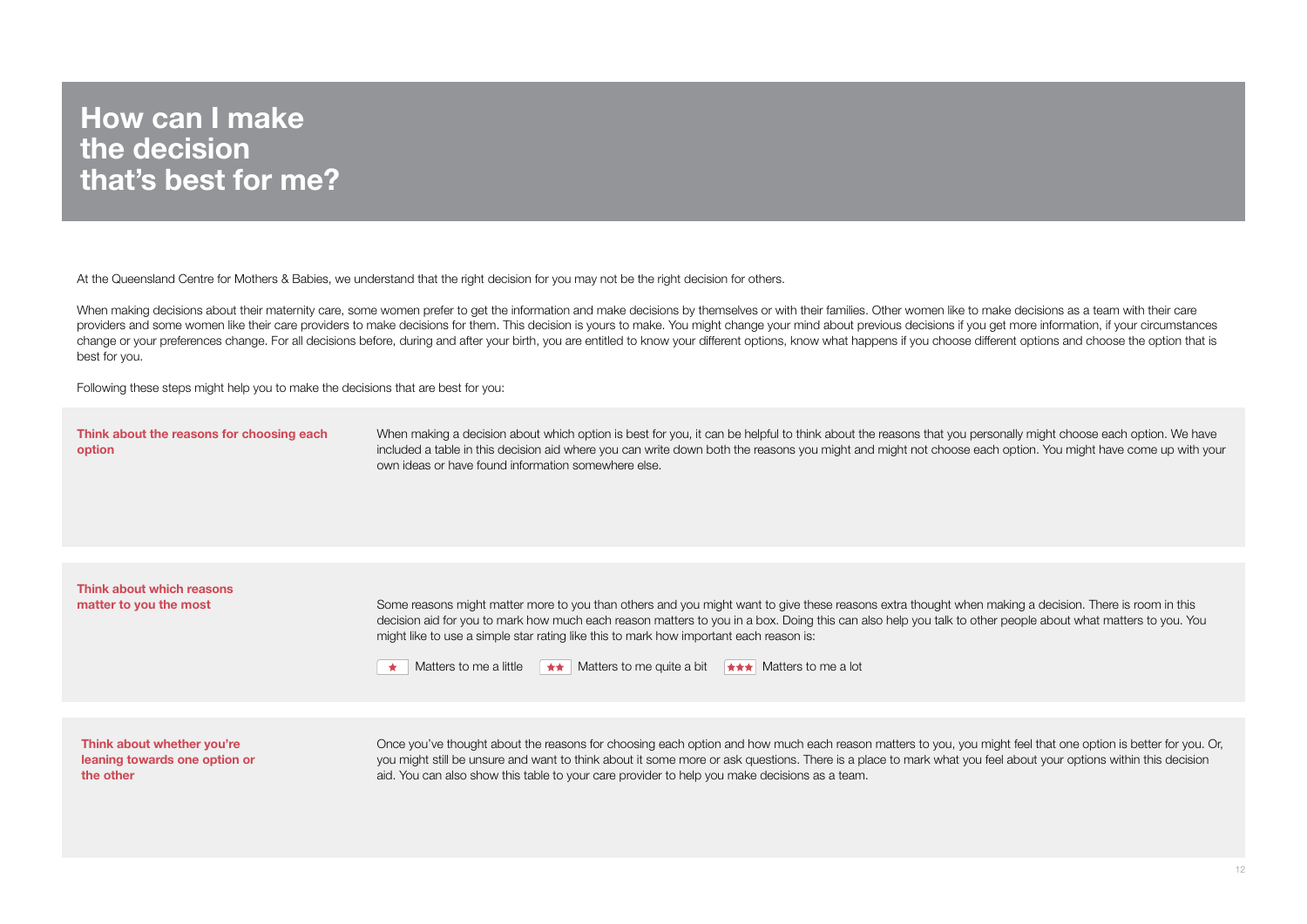### How can I make the decision that's best for me?

| Reasons I might choose to have a physiological<br>third stage | Reasons I might choose to have an actively<br>managed third stage |
|---------------------------------------------------------------|-------------------------------------------------------------------|
|                                                               |                                                                   |
|                                                               |                                                                   |
|                                                               |                                                                   |
|                                                               |                                                                   |
|                                                               |                                                                   |
|                                                               |                                                                   |
|                                                               |                                                                   |
|                                                               |                                                                   |
|                                                               |                                                                   |
|                                                               |                                                                   |
|                                                               |                                                                   |
|                                                               |                                                                   |
|                                                               |                                                                   |
|                                                               |                                                                   |

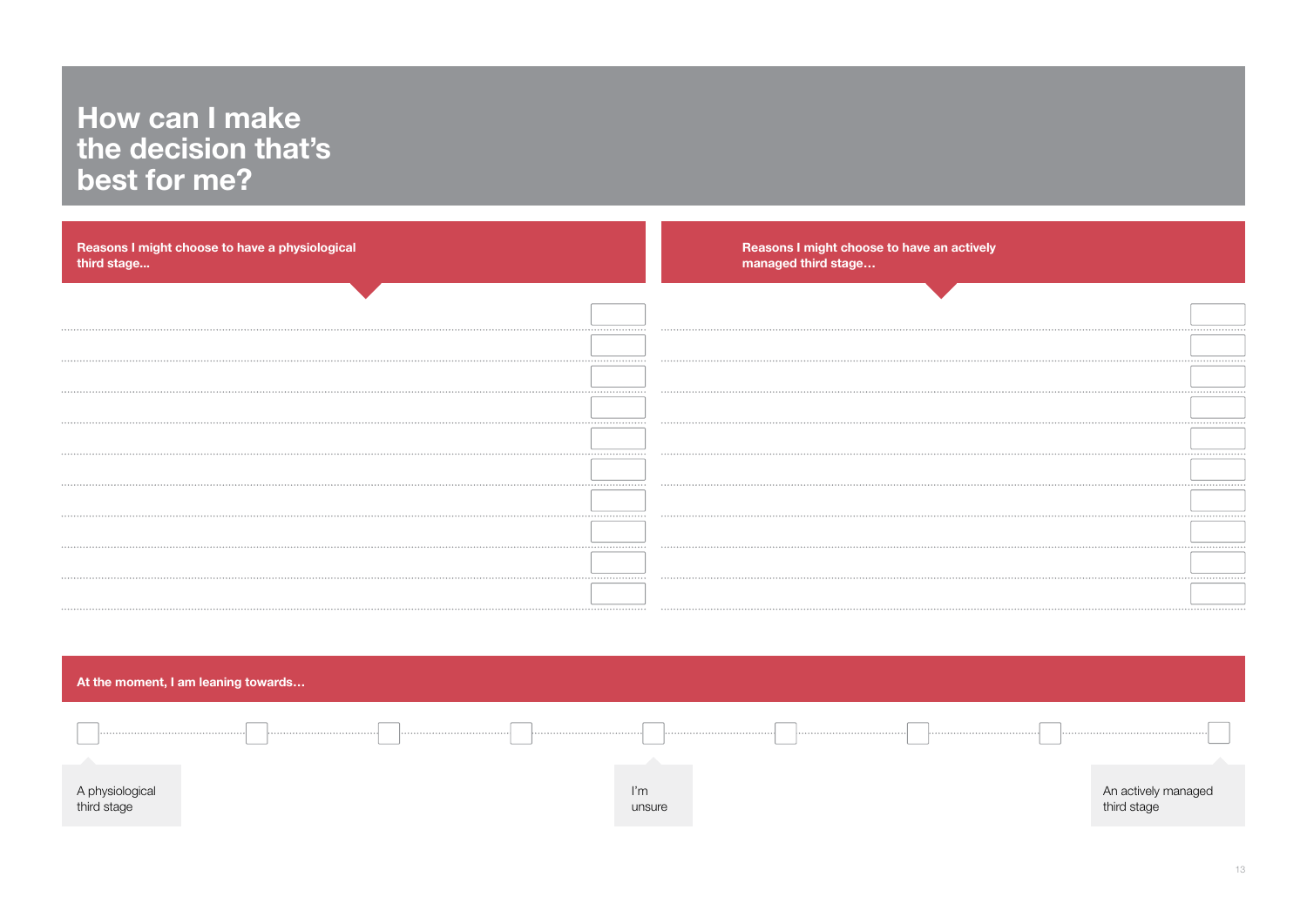# **How can I ask** questions to get more information?

| Asking your care provider questions can help you get the information you want and need. Below are some questions you might want to ask your care<br>provider to get more information during your pregnancy: | <b>My Notes</b> |
|-------------------------------------------------------------------------------------------------------------------------------------------------------------------------------------------------------------|-----------------|
| How often do you care for a woman having a physiological third stage?                                                                                                                                       |                 |
| How do you care for a woman having a physiological third stage?                                                                                                                                             |                 |
| How often do you care for a woman having an actively managed third stage?                                                                                                                                   |                 |
| How do you care for a woman having an actively managed third stage?                                                                                                                                         |                 |
| What are my options if I would like a care provider who is experienced and skilled at caring for a woman having a physiological third stage?                                                                |                 |
| Are there guidelines at my planned place of birth about how women having a physiological third stage are cared for?                                                                                         |                 |
| Are there guidelines at my planned place of birth about how women having an actively managed third stage are cared for?                                                                                     |                 |
| How would you feel if I refused a physiological third stage if it was offered to me?                                                                                                                        |                 |
| How would you feel if I refused an actively managed third stage if it was offered to me?                                                                                                                    |                 |
| Do I have a higher chance of having a postpartum haemorrhage? Why or why not?                                                                                                                               |                 |
| What are the possible outcomes in my unique pregnancy of having a physiological third stage?                                                                                                                |                 |
| What are the possible outcomes in my unique pregnancy of having an actively managed third stage?                                                                                                            |                 |
| How might my chance of having a postpartum haemorrhage change during my pregnancy and labour?                                                                                                               |                 |
| Are there things I can do during my pregnancy to decrease my chance of having a postpartum haemorrhage?                                                                                                     |                 |
|                                                                                                                                                                                                             |                 |
|                                                                                                                                                                                                             |                 |
|                                                                                                                                                                                                             |                 |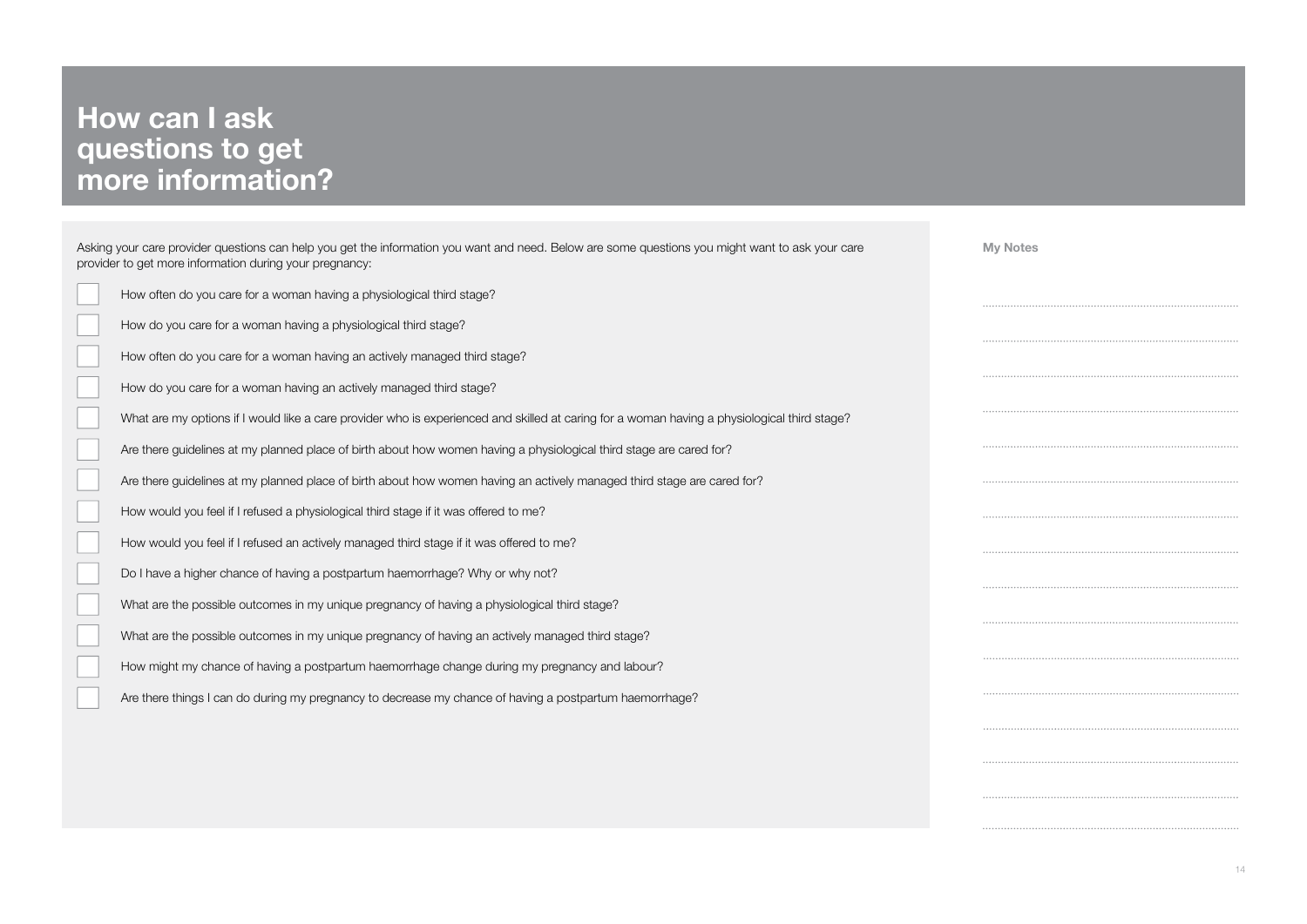### Where did this information come from?

- [1] Fahy, K.M., et al., Holistic physiological care compared with active management of the third stage of labour for women at low risk of postpartum haemorrhage: A cohort study. Women and Birth, in press.
- [2] National Collaborating Centre for Women's and Children's Health, Intrapartum care: Care of healthy women and their babies during childbirth. September 2007.
- [3] Begley, C.M., et al., Active versus expectant management for women in the third stage of labour. Cochrane Database of Systematic Reviews: Issue 11. Art. No.: CD007412. DOI: 10.1002/14651858.CD007412.pub3, 2011.
- [4] Matthiesen, A., et al., Postpartum maternal oxytocin release by newborns: Effects of infant hand massage and sucking. Birth, 2001. 28(1): p.13-19.
- [5] Nissen, E., et al., Elevation of oxytocin levels early post partum in women. Acta Obstetricia et Gynecologica Scandinavica, 1995. 74(7): p. 530-533.
- [6] McNeilly, A.S., et al., Release of oxytocin and prolactin in response to suckling. British Medical Journal, 1983. 286(6361): p. 257-259.
- [7] Rogers, J., et al., Active versus expectant management of third stage of labour: the Hinchingbrooke randomised controlled trial. The Lancet,1998. 351(9104): p. 693-699.
- [8] Thilaganathan, B., et al., Management of the 3rd stage of labor in women at low-risk of postpartum hemorrhage. European Journal of Obstetrics Gynecology and Reproductive Biology, 1993. 48(1): p. 19-22.
- [9] Begley, C. M. A comparison of 'active' and 'physiological' management of the third stage of labour. Midwifery, 1990. 6(1): p 3-17.
- [10] Davis, D., et al., Risk of severe postpartum hemorrhage in low-risk childbearing women in New Zealand: Exploring the effect of place of birth and comparing third stage management of labor. Birth: Issues in Perinatal Care, 2012. 39(2): p. 98-105.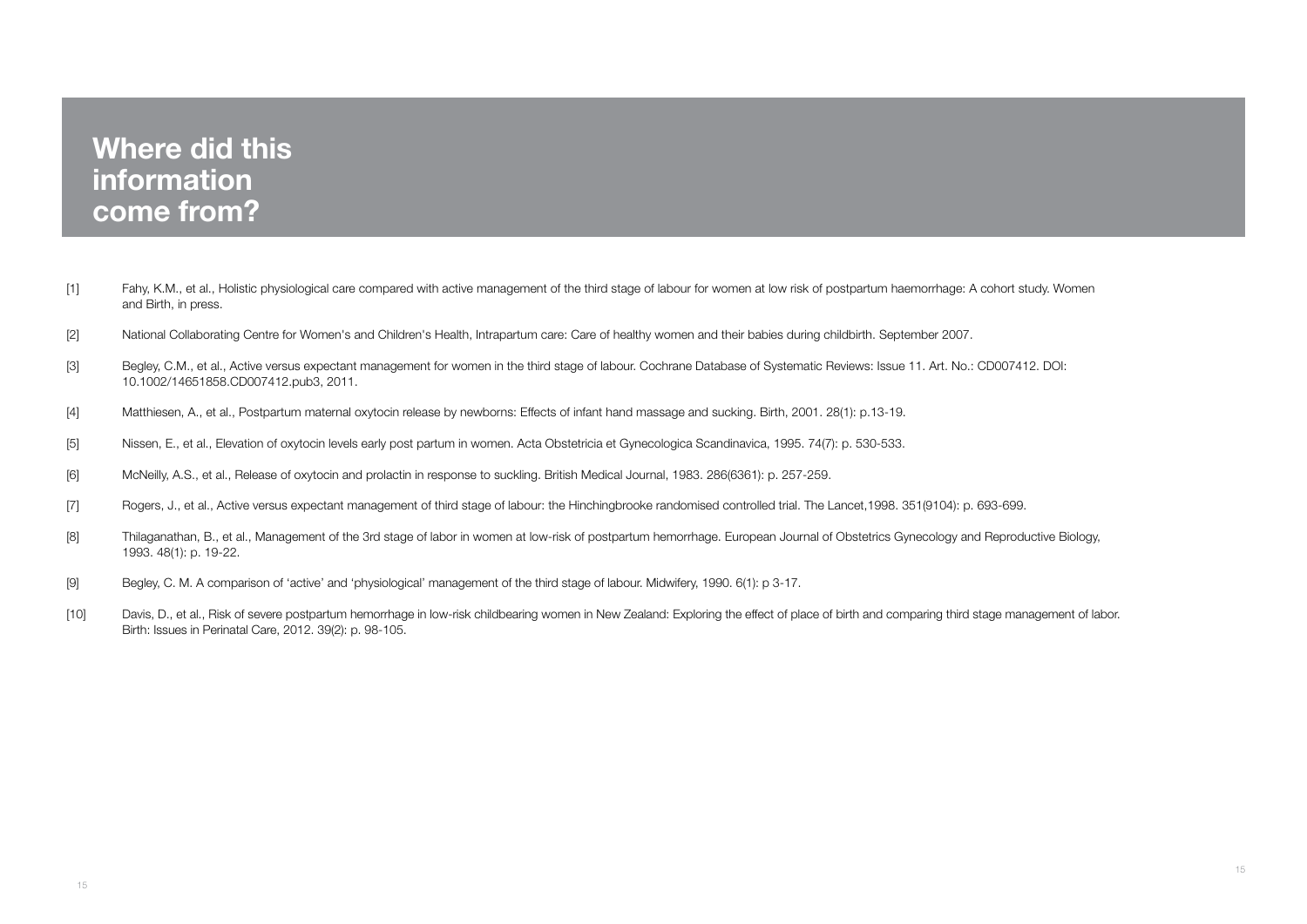| wy<br>questions<br>and notes |
|------------------------------|
|                              |
|                              |
|                              |
|                              |
|                              |
|                              |
|                              |
|                              |
|                              |
|                              |
|                              |
|                              |
|                              |
|                              |
|                              |
|                              |
|                              |
|                              |
|                              |

**MAY**